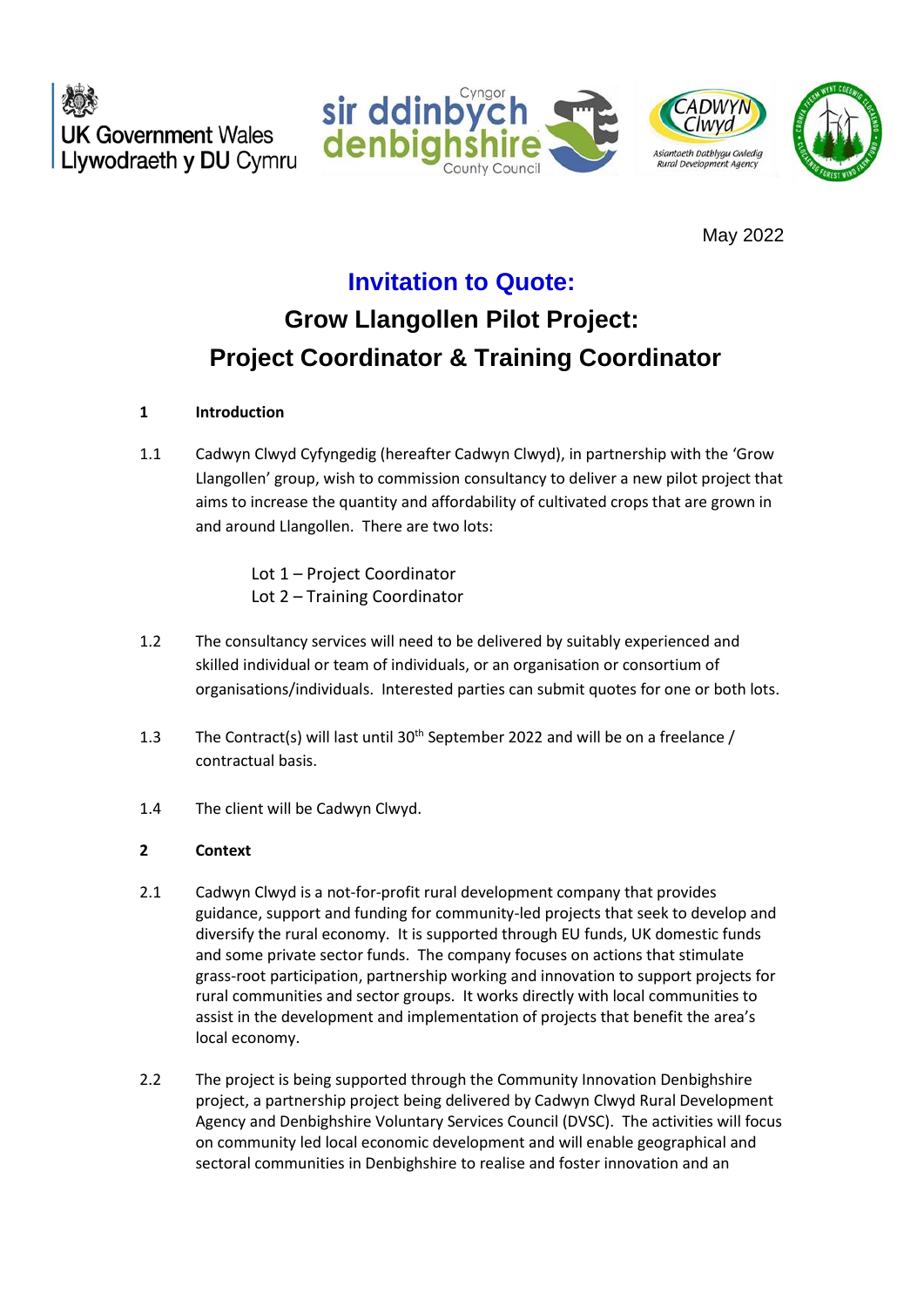entrepreneurial attitude at the local and micro level. This UK-CRF funded project will act as a catalyst for further intervention through the UK Shared Prosperity Fund.

2.3 Community Innovation Denbighshire is funded by the UK Government through the UK Community Renewal Fund. The UK Community Renewal Fund aims to support people and communities most in need across the UK, creating opportunities to trial new approaches and innovative ideas at the local level. The UK government will work directly with local partners, so that the people that know their places best are front and centre of the decisions that impact their areas and lives. This Fund will also provide capacity funding to help places prepare for the introduction of the UK Shared Prosperity Fund. For more information, visit: [https://www.gov.uk/government/publications/ukcommunityrenewal-fund](https://www.gov.uk/government/publications/ukcommunityrenewal-fund-prospectus)[prospectus](https://www.gov.uk/government/publications/ukcommunityrenewal-fund-prospectus)

## **3 Background**

- 3.1 Grow Llangollen is a project that aims to increase the quantity and affordability of cultivated crops that are grown in and around Llangollen.
- 3.2 Grow Llangollen started in 2019 as an ambition to set up a Community Supported Agriculture project. Unfortunately, the Covid pandemic made it very hard to engage people, and the scheme could not move forward. The project did, however, identify a lack of experienced growers in the area, leading to the development of this project, which aims to encourage people to re-engage with community activities, learn new skills and develop the confidence to grow and trade food in the local area.
- 3.3 Grow Llangollen now consists of a group of people who wish to address the need to increase the cultivation of food in the Llangollen area in order to make a local contribution to tackling the climate and ecological emergencies that we face. The Management Commitee will be involved in many aspects of the project and will steer the activities.

## 4 **Project Aims**

- 4.1 This pilot scheme will seek to establish a larger group of people who are interested in increasing the amount of cultivated food grown and sold in the local area. It will allow us to ascertain the level of interest and needs for growers in the Llangollen area, putting us in a stronger position to apply for further funding if sufficient interest is established.
- 4.2 The aims for the pilot scheme are:
	- i. To hold an initial workshop event in May/June to launch the project and to ensure that any training offered is suitable.
	- ii. To promote the ideals of the Grow Llangollen, encourage participation, and evaluate the interest in this pilot and a future project.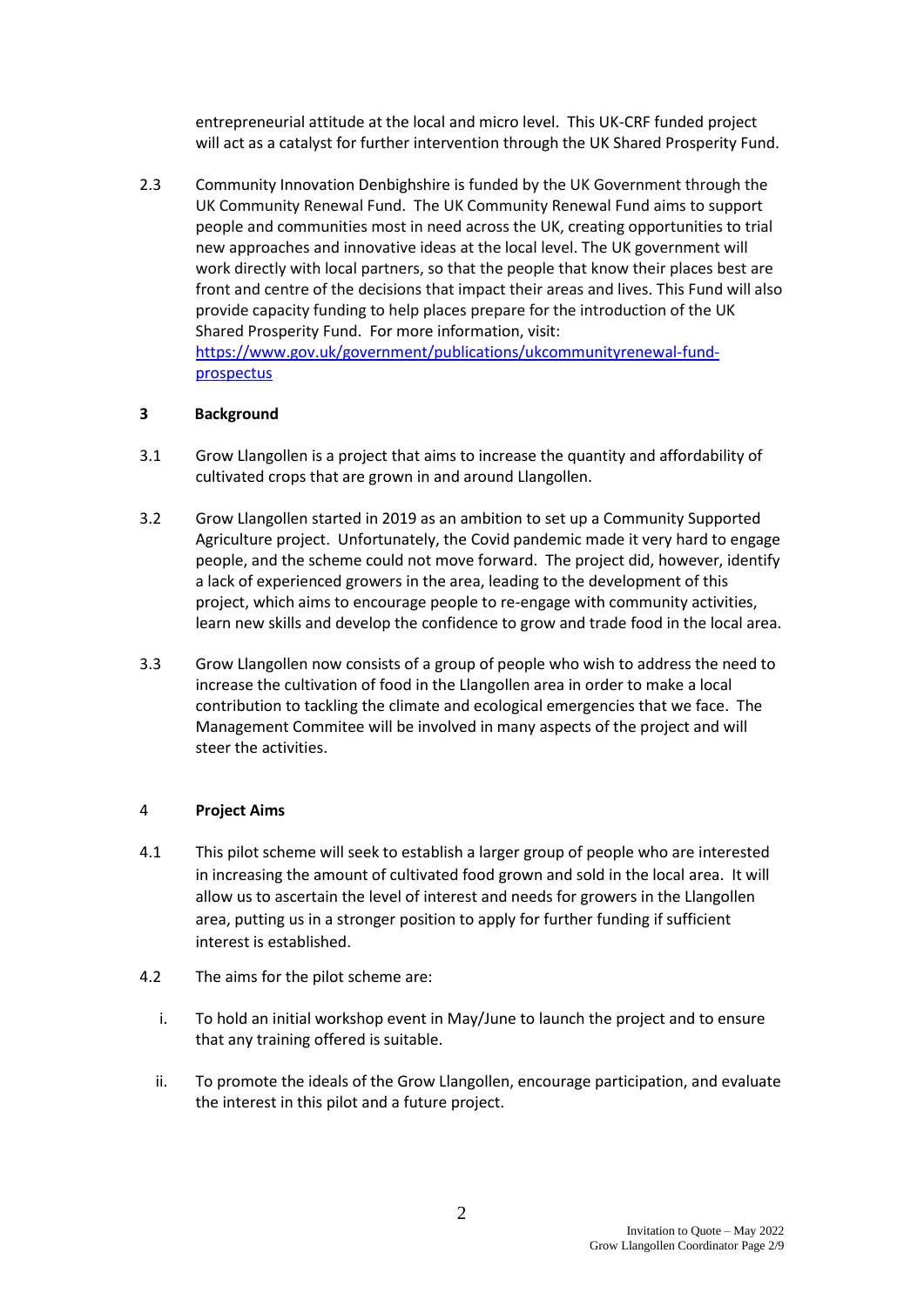- iii. To engage training providers to pilot a variety of courses through the late spring / summer, in areas such as seedling care and potting on, composting, no-dig gardening methods etc.
- iv. To develop a growing space at Bryntysilio Outdoor centre to pilot training courses and community engagement approaches with the general public, existing community groups, schools and children's uniformed groups.
- v. To test the demand for small-scale growers and people with excess produce to trade in a marketplace in Llangollen, such as Drosi bikes, or the existing Fruit and Veg shop.
- vi. To produce an end of project report and an Innovation Plan, detailing detail proposals for future projects or project development. It should also detail innovative new ideas or concepts, technologies and/or approaches that could be explored or developed in a future project.

## **5 Work Specification & Job Description**

- 5.1 We are looking to commission a suitably experienced and skilled individual(s) (or organisation) to gauge the level of interest and identify ways to support people who wish to grow and trade more food in the area.
- 5.2 There are two elements to the work  $-$  lot 1 and lot 2  $-$  as outlined below, each requiring a different skillset and with different deliverables. Interested suppliers may quote for one or both lots. *Please clearly state which lot or lots you are quoting for on your submission.*
- 5.3 Lot 1 Project Coordinator:
	- I. Hold an inception meeting with Cadwyn Clwyd and Grow Llangollen to discuss and plan the work.
	- II. Work with the Grow Llangollen group to identify and engage potential stakeholders and form working partnerships.
	- III. Assist in the organisation and running of a workshop to identify actions that will best facilitate people growing
	- IV. Collate and safely store information from participants and other interested parties
	- V. Work closely with the Training element of the pilot project
	- VI. Signpost groups and individuals to the Bryntysilio training plot
	- VII. Develop a web page and promote the project on social media and posters. The purpose of the marketing is to raise the profile of the project, attract new members and attendance at training events. All marketing and promotion must be fully bilingual (Welsh-English)
	- VIII. Research potential trading methods and present them to the group for discussion.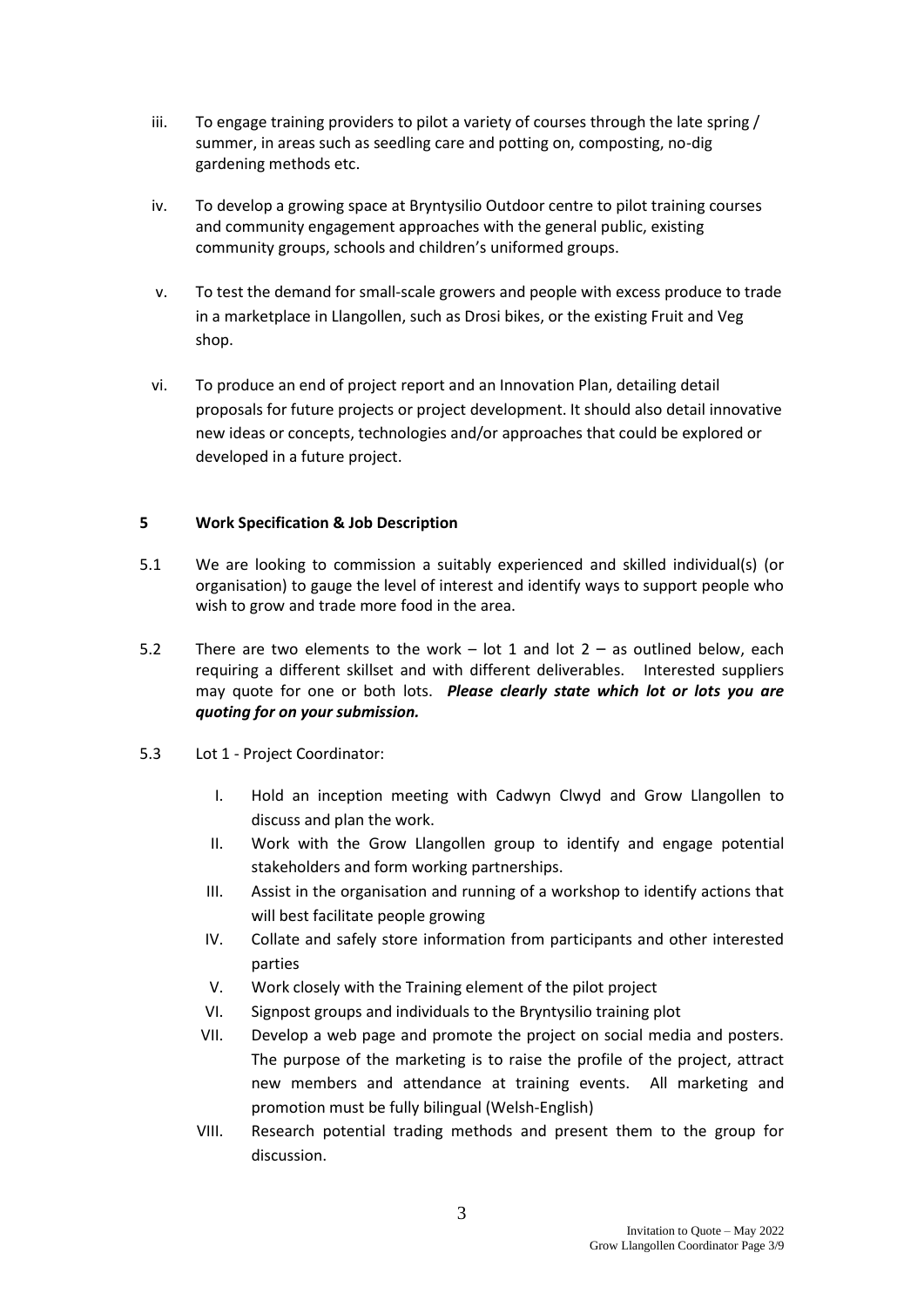- IX. Develop an action plan for the preferred trading option that can be implemented for the group
- X. The consultant will be required to gather completed feedback forms from all businesses and community groups engaged and supported through the project. This feedback should feed into the end of project report.
- XI. Maintain regular communications with the client and partners, and provide progress reports as required.
- XII. Assist and support Cadwyn Clwyd and partners to collect any required data for monitoring and evaluation purposes. The consultant will be required to gather completed beneficiary forms from all businesses and community groups engaged and supported through the project. Cadwyn Clwyd will provide the consultant with the templates for these forms.
- XIII. At the end of the project the coordinator will be required to compile an end of project report and 'Innovation Plan'. The report should detail what the project achieved, assess the effectiveness of the pilot and detail what was learned. The Innovation Plan should recommend future developments and projects in an action plan. It should also detail innovative new ideas or concepts, technologies and/or approaches that could be explored or developed in a future project.
- 5.4 Lot 2 Training Coordinator:
	- I. Create a plan for the plot of land at Bryntysilio (approx. 100m2). This plot of land will be used by the project for training and growing.
	- II. Create a training plan and deliver weekly informal sessions at the Bryntysilio site, and a minimum of 4 4 focused training sessions on targeted skills.
	- III. Identify necessary resources and relay this to the group/project coordinator for purchase
	- IV. Liaise with individuals and groups to arrange training / work events.
	- V. Prepare and run practical work and training events.
	- VI. The consultant will be required to gather completed feedback forms from all businesses and community groups engaged and supported through the project.
	- VII. The consultant will be required to gather completed beneficiary forms from all businesses and community groups engaged and supported through the project. Cadwyn Clwyd will provide the consultant with the templates for these forms.
	- VIII. Work closely with the Project Coordinator element
- 5.5 The project must be completed and the end of project report and Innovation Plan finalised by the  $30<sup>th</sup>$  of September 2022 (schedule to be confirmed at inception meeting).
- 5.6 Due to current (and/or future) Covid-19 measures, project timings may be subject to change. On appointment this will be discussed with the successful applicant directly and monitored throughout the project.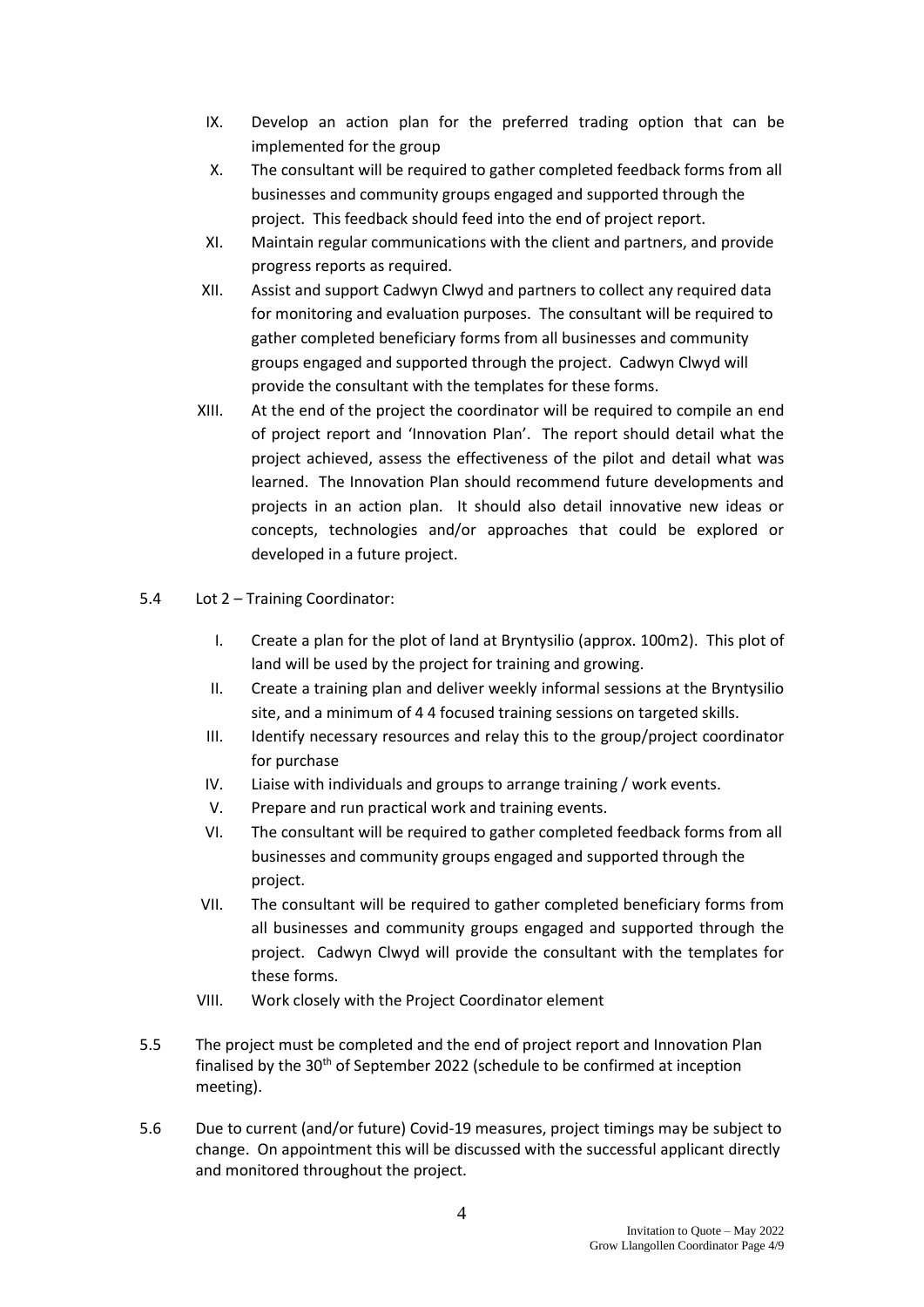5.7 The project could be delivered by a consortium. If this is the case, the project lead should be clearly identified. Cadwyn Clwyd will only contract with one legal entity.

## **6 Instructions to Quoting Suppliers**

6.1 THE BUDGET AVAILABLE:

| Lot 1 – Project Coordinator   | £3,500 (including VAT). |
|-------------------------------|-------------------------|
| Lot 2 - Training Coordinator: | £3,500 (including VAT). |

Your quote price(s) should not exceed these figures.

To discuss this further contact [deio@r4c.org.uk](mailto:deio@r4c.org.uk)

6.2 An additional budget of **£3,250** (inclusive of VAT where applicable) will be available for the project. This is for additional costs associated with the marketing and promotion and training events. Additional training event costs might include venue hire, equipment hire or purchase, materials costs, refreshments, and any other external additional services costs (e.g. translation). Marketing and promotion costs might include design and print costs.

The consultants will need to work closely with Cadwyn Clwyd to utilise this budget. Cadwyn Clwyd will incur the project costs on behalf of the project. Quotations will need to be gathered for project expenditure by the consultant and provided to Cadwyn Clwyd. Where necessary, a scored procurement will be prepared. Cadwyn Clwyd will pay all suppliers directly for goods and services. Cadwyn Clwyd is responsible for issuing all Purchase Orders to suppliers relating to the project. Any request for payment for goods or services made by anyone other than Cadwyn Clwyd will not be paid by Cadwyn Clwyd. Expenditure may not be incurred by third party organisations and claimed from Cadwyn Clwyd. Cadwyn Clwyd contracts directly with service providers and will pay suppliers directly up to the total cash project value approved by Cadwyn Clwyd. Cadwyn Clwyd is not able to pay for any work undertaken for which there is no Purchase Order, we cannot pay for any work that took place before a Purchase Order was issued, and we cannot pay an invoice for more than the figure stated in the Purchase Order corresponding to that work.

- 6.2 To be considered for the work, the supplier will be required to submit a detailed quote submission with costs, which demonstrates that they can meet the requirements and that they have the necessary skills and experience to undertake the Contract in an effective and cost-efficient manner.
- 6.3 The consultant/freelancer should provide the following information in their quote submission:

#### Qualification Items

i. The quote should detail the name, address, company registration number (if applicable) and contact details for the company submitting the quote. If the quote is being submitted by a consortium, the names, addresses company registration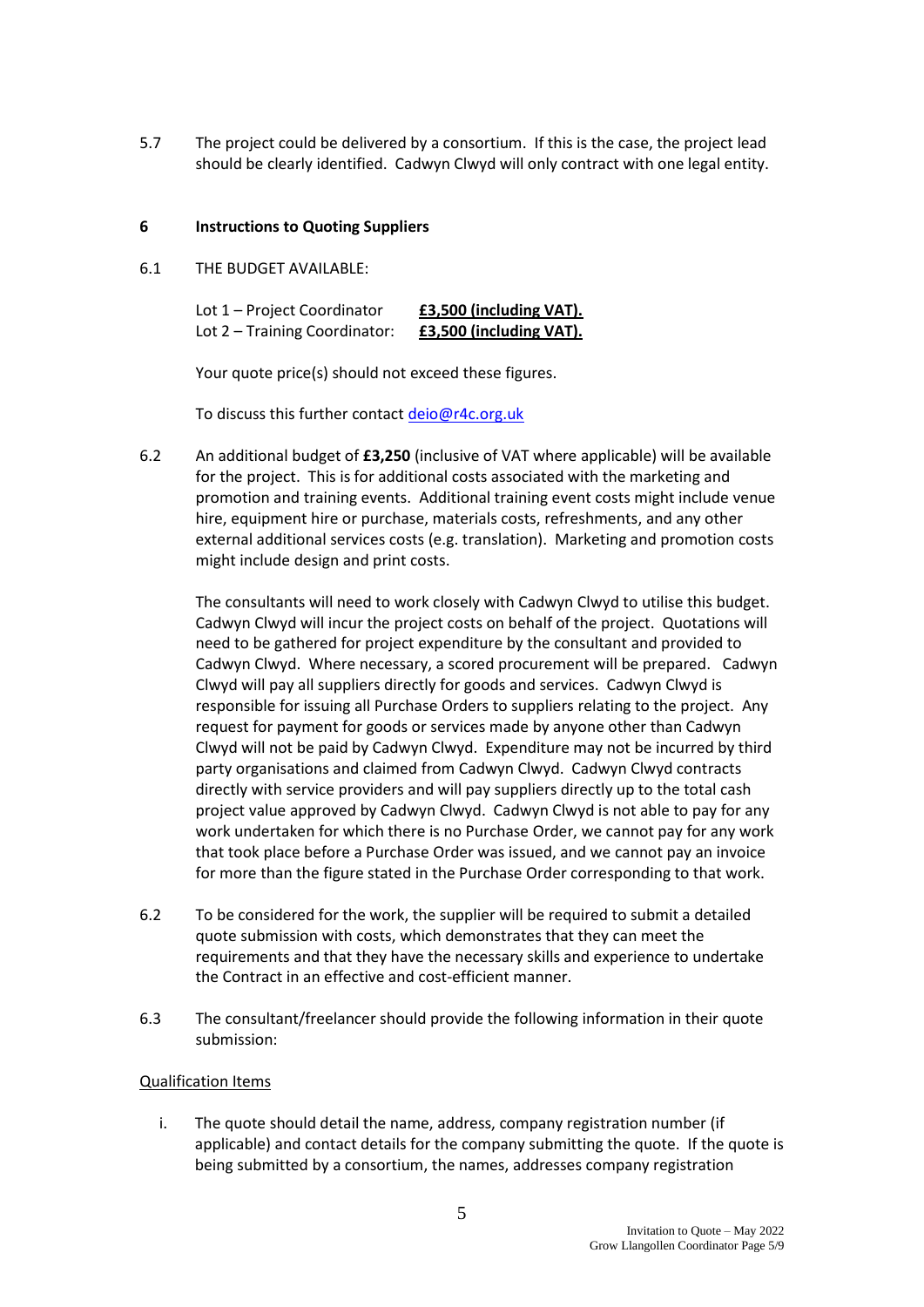numbers (if applicable) and contact details for all the parties should be included. All subcontractors should be detailed. The roles of all parties must be made clear. The lead contact should be identified.

- ii. Evidence to show the supplier has sufficient insurances to deliver the contract
- iii. Two references from current/recent clients.
- iv. To avoid conflicting interests, the successful consultant must disclose any other commissions that may affect this commission.
- v. A declaration that the supplier has not given, directly or indirectly, a benefit of any kind to anyone employed by, or otherwise connected with Cadwyn Clwyd for the purpose of receiving favourable treatment.
- vi. The quote must be signed by the person submitting the quote; or in the case of a Company, by a person duly authorised by the Company to sign on its behalf. Electronic signatures are accepted.

## Pricing Schedule

vii. A detailed quote price with an itemised breakdown of costs to enable value for money to be assessed. Submissions must give an indication of the proposed number of days with day/hourly rates, taking into account travel, mileage and subsistence. Furthermore, a clear total overall price for undertaking the work must be stated and inclusive of VAT where applicable. Fixed budgets (inclusive of VAT) have been secured for this project. The total overall price quoted should not exceed these values. All costs should be presented in British Pounds Sterling.

#### Technical Assessment Items

- viii. The quote should provide a written methodology for completing the project, identifying milestones and detailing timescales for the completion of the various elements. The methodology provided must be compliant with Covid-19 regulations and guidelines. Word Limit- 1500 words (maximum of 3-4 pages).
- ix. We encourage the inclusion of supporting infographics, such as Gantt or flow charts, to illustrate the completion of the various deliverables and tasks to set timelines (does not count towards above methodology word limit).
- x. The quote should include examples/case studies of previous relevant work. Word Limit 1000 words. (maximum of 2-3 pages)
- xi. The quote should include the name(s) and CV(s) of all personnel who will be involved in the project (does not count towards above case studies word limit). Any sub-contracting arrangements must be clearly identified.
- 6.4 It is the responsibility of the supplier to obtain for themselves, at their own expense, all information necessary for the preparation of their quote.
- 6.5 Quotations should be emailed to:

[deio@r4c.org.uk](mailto:deio@r4c.org.uk)

6.6 Submissions will be assessed as follows: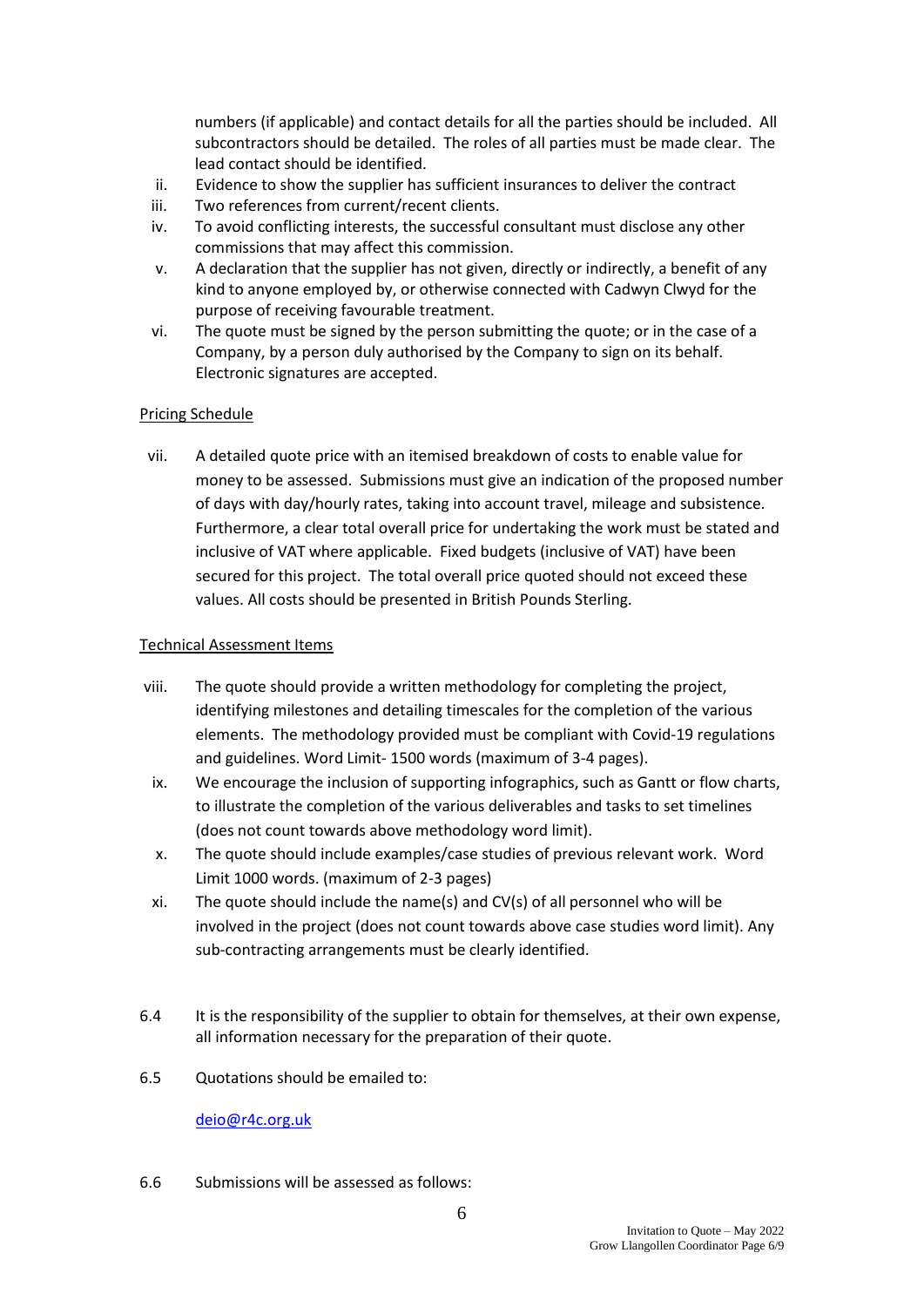| <b>Price Schedule</b>                           | 50%                                                                                 |
|-------------------------------------------------|-------------------------------------------------------------------------------------|
| Price (50 marks)<br>$\bullet$                   |                                                                                     |
| <b>Technical Assessment</b>                     | 50%                                                                                 |
| Approach, Experience and Knowledge<br>$\bullet$ |                                                                                     |
| Response to the brief (25 marks)                |                                                                                     |
|                                                 | Evidence that the consultant fully understands the brief and a clear explanation of |
|                                                 | how the contract will be delivered within the proposed timescales.                  |
| Experience of the Consultants (25 marks)        |                                                                                     |
|                                                 | Relevant skills of the consultant and experience of working on similar projects.    |

- 6.7 If computation errors are discovered in a quote submission it may not be assessed, prospective suppliers will be given 2 working days to advise of computation corrections.
- 6.8 The final selection of a supplier will be in accordance with Cadwyn Clwyd procurement procedures and Cadwyn Clwyd's decision is final. Cadwyn Clwyd will not be committed to accepting any of the quotes received, or the lowest of any of the quotes received. In addition, Cadwyn Clwyd is not obliged to enter into discussion with unsuccessful suppliers.
- 6.9 The supplier should have a single point of contact within the organisation that is responsible for their quote and contact details should be included in the quote response.
- 6.10 DEADLINE FOR RESPONSES is:

## **2.00p.m, Tuesday 31st of May 2022**

Any quotes received after this deadline will be automatically rejected.

- 6.11 Quotes should be open for acceptance for up to ninety days after the quote deadline date.
- 6.12 If required, interviews will be arranged in the week starting  $30<sup>th</sup>$  of May.

| <b>DATE</b>                                    | <b>ACTION</b>                                           |
|------------------------------------------------|---------------------------------------------------------|
| Tuesday 17 <sup>th</sup> of May 2022           | Invitation to quote issued                              |
| Tuesday 31 <sup>st</sup> May 2022 (12.00 p.m.) | Deadline for submissions                                |
| 2nd of June                                    | Appraisal of quote submissions and offer of<br>contract |
| September 30 <sup>th</sup> 2022                | End of contract                                         |

*Timings may be subject to change*

## **7 Terms and Conditions**

7.1 The client will be Cadwyn Clwyd Cyfyngedig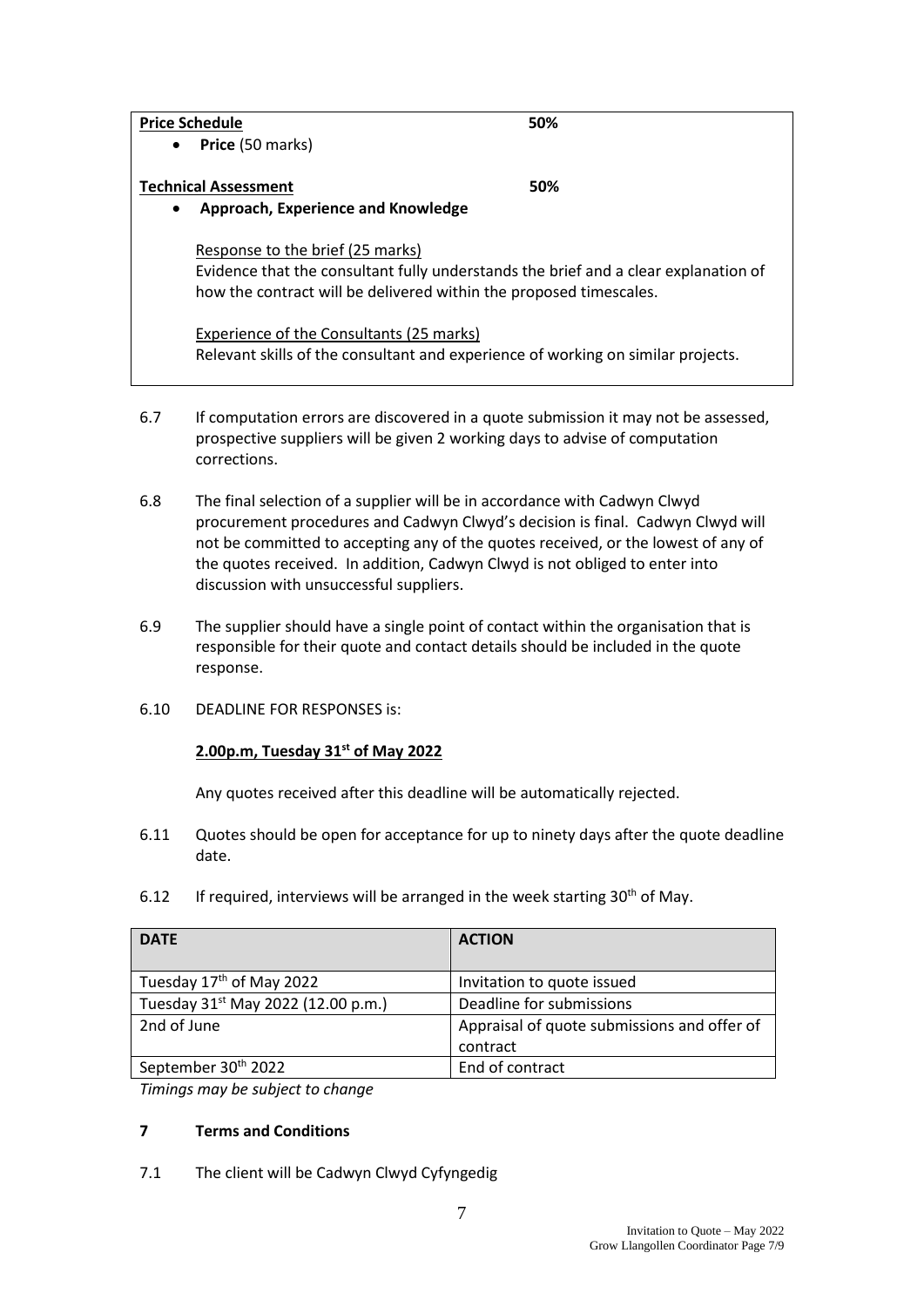- 7.2 All material produced will be owned and copyright to the client. Copyright of all reports, any digitised information and photographs produced and any intellectual property rights will remain with the client.
- 7.3 The successful supplier will be obliged to enter into a written agreement with Cadwyn Clwyd for the delivery of the Contract. Cadwyn Clwyd has the right to terminate the Contract if not satisfied with progress made by the consultant at any point during the duration of the project.
- 7.4 Before commencing the contract, the successful supplier will be required to complete a Risk Assessment. This Risk Assessment will need to take into account Covid-19.
- 7.5 The successful supplier undertakes and agrees to execute and complete the works in accordance with the Quote Documents, Terms and Conditions of contract and good industry practice.
- 7.6 The successful supplier confirms that the works will be undertaken in accordance with the dates included in the quote documents, unless otherwise agreed by the parties.
- 7.7 The consultant will be required to liaise closely with the Cadwyn Clwyd Officer overseeing the project, provide updates when requested and assist with the evidencing of project activity and outputs.
- 7.8 Adequate insurances must be held by the successful supplier at all times. At least the following are required:
	- Employers' liability coverage with a limit of indemnity of not less than £10,000,000 any one occurrence. (If the contractor / consultant is one person and they do not employ anyone else, then Employers' liability coverage is not required).
	- Public liability coverage with an indemnity limit of not less than £2,000,000 any one event.
	- Professional indemnity coverage minimum £250,000 any one occurrence.
- 7.9 The supplier shall notify Cadwyn Clwyd if they become bankrupt, insolvent or undergo a change in control after submission of its proposal but before the awarding of the contract, which shall constitute sufficient grounds for Cadwyn Clwyd to not award the contract to that supplier.
- 7.10 The information provided in all quote submissions must be correct and accurate. Any false information may result in the rejection of a submission. In the event of false declarations or information being discovered after the award of any contract, any contracts awarded may be rescinded.
- 7.11 This project has been made possible by funding from the UK Government through the UK Community Renewal Fund (CRF). The UK Community Renewal Fund is a UK Government programme for 2021/22. This aims to support people and communities most in need across the UK to pilot programmes and new approaches to prepare for